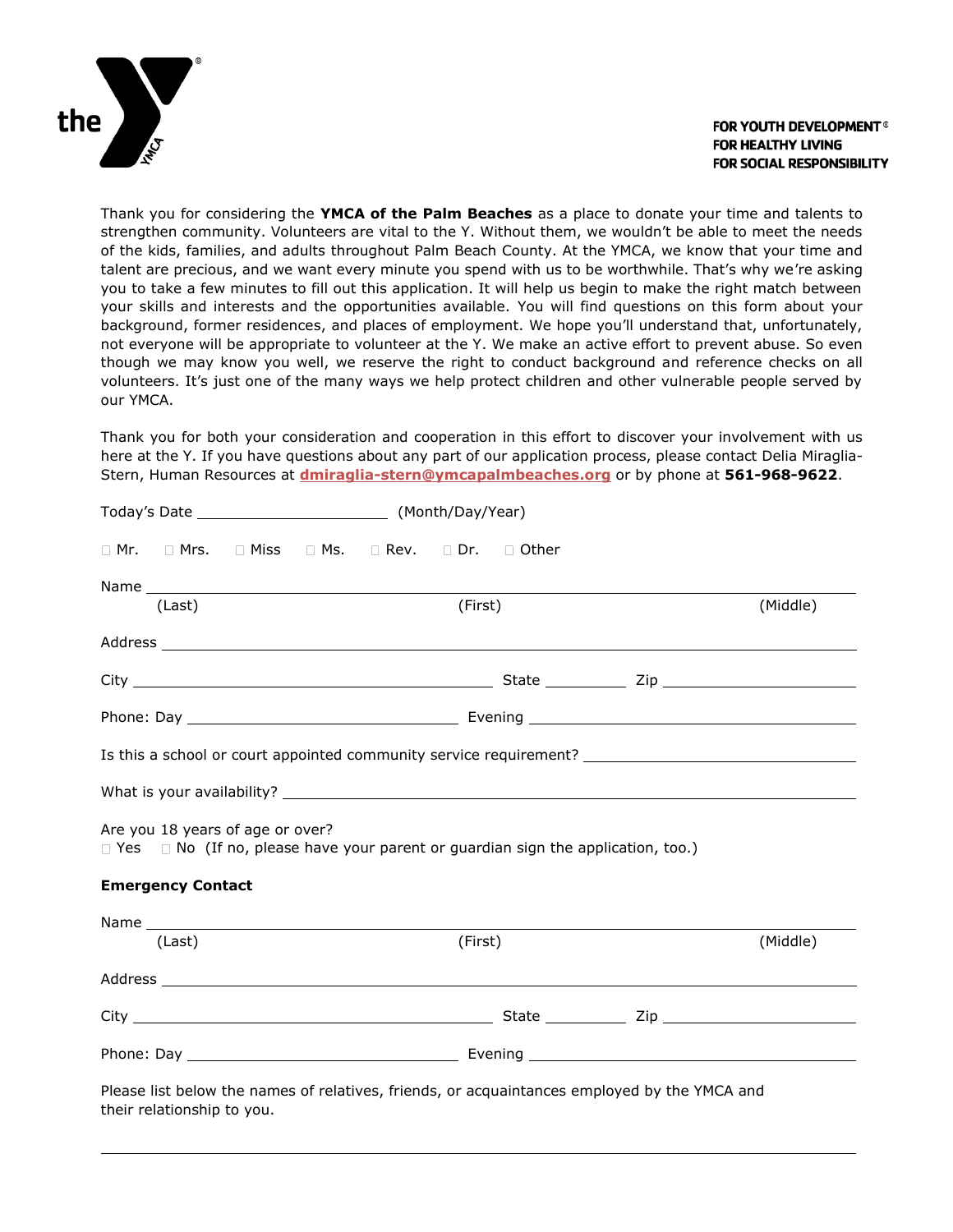## **INTERESTS**

|                                                                     | Have you heard about any particular volunteer opportunities that interest you? _____________________                                                                                                                          |
|---------------------------------------------------------------------|-------------------------------------------------------------------------------------------------------------------------------------------------------------------------------------------------------------------------------|
| Would you like to talk to someone further about what kinds of       | volunteer opportunities might match your skills, talents, and interests?____________________________                                                                                                                          |
|                                                                     | Are there any particular skills, talents, or interests you'd like to share? __________________________________                                                                                                                |
|                                                                     |                                                                                                                                                                                                                               |
| Are you a member of the YMCA? __________<br><b>RESIDENCES</b>       | (Membership is not required)                                                                                                                                                                                                  |
|                                                                     | Please list your last two addresses (excluding your current address) starting with the most recent:                                                                                                                           |
|                                                                     |                                                                                                                                                                                                                               |
|                                                                     |                                                                                                                                                                                                                               |
| From when to when? _______________________ (include month and year) |                                                                                                                                                                                                                               |
|                                                                     | 2. Address experience and the contract of the contract of the contract of the contract of the contract of the contract of the contract of the contract of the contract of the contract of the contract of the contract of the |
|                                                                     |                                                                                                                                                                                                                               |
|                                                                     |                                                                                                                                                                                                                               |
| <b>MILITARY HISTORY</b>                                             |                                                                                                                                                                                                                               |
|                                                                     |                                                                                                                                                                                                                               |
|                                                                     |                                                                                                                                                                                                                               |
|                                                                     |                                                                                                                                                                                                                               |
|                                                                     |                                                                                                                                                                                                                               |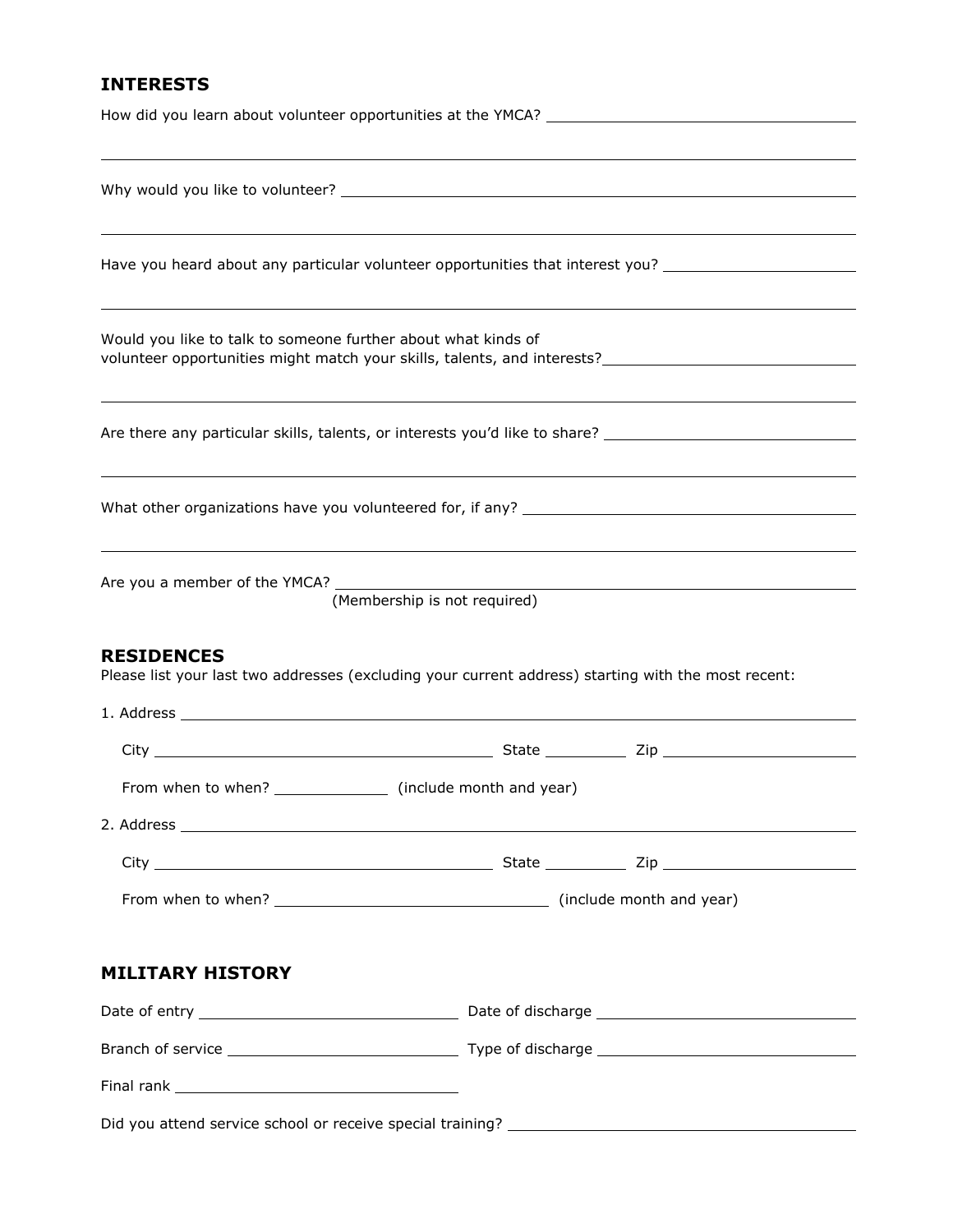**EDUCATION** (Formal education is not required to be a volunteer. We welcome experience of all kinds!)

|             | <b>Name and</b><br><b>Location</b> | Course of<br><b>Study</b> | <b>Start and</b><br><b>End Dates</b> | <b>Did You</b><br><b>Graduate?</b> | <b>Degree or</b><br><b>Diploma</b> |
|-------------|------------------------------------|---------------------------|--------------------------------------|------------------------------------|------------------------------------|
| High School |                                    |                           |                                      |                                    |                                    |
| College     |                                    |                           |                                      |                                    |                                    |
| Other       |                                    |                           |                                      |                                    |                                    |

**Other skills** (caring for children, languages, etc.)

#### **Background**

Please list here any other names you may have used in the past: \_\_\_\_\_\_\_\_\_\_\_\_\_\_\_\_

Driver's license number Driver's license classification

Have you ever been convicted of a criminal offense?  $\Box$  Yes  $\Box$  No If so, what was it?

#### *\*The YMCA of the Palm Beaches conducts background checks on volunteers.*

#### **References**

Please list three people besides relatives and employers whom you have known for at least two years and who know you well enough to provide us with a reference.

Please list your last three employers, starting with the most recent:

|  |  | Address experience and the contract of the contract of the contract of the contract of the contract of the contract of the contract of the contract of the contract of the contract of the contract of the contract of the con |  |  |
|--|--|--------------------------------------------------------------------------------------------------------------------------------------------------------------------------------------------------------------------------------|--|--|
|  |  |                                                                                                                                                                                                                                |  |  |
|  |  |                                                                                                                                                                                                                                |  |  |
|  |  |                                                                                                                                                                                                                                |  |  |
|  |  |                                                                                                                                                                                                                                |  |  |
|  |  |                                                                                                                                                                                                                                |  |  |
|  |  |                                                                                                                                                                                                                                |  |  |
|  |  |                                                                                                                                                                                                                                |  |  |
|  |  |                                                                                                                                                                                                                                |  |  |
|  |  |                                                                                                                                                                                                                                |  |  |
|  |  |                                                                                                                                                                                                                                |  |  |